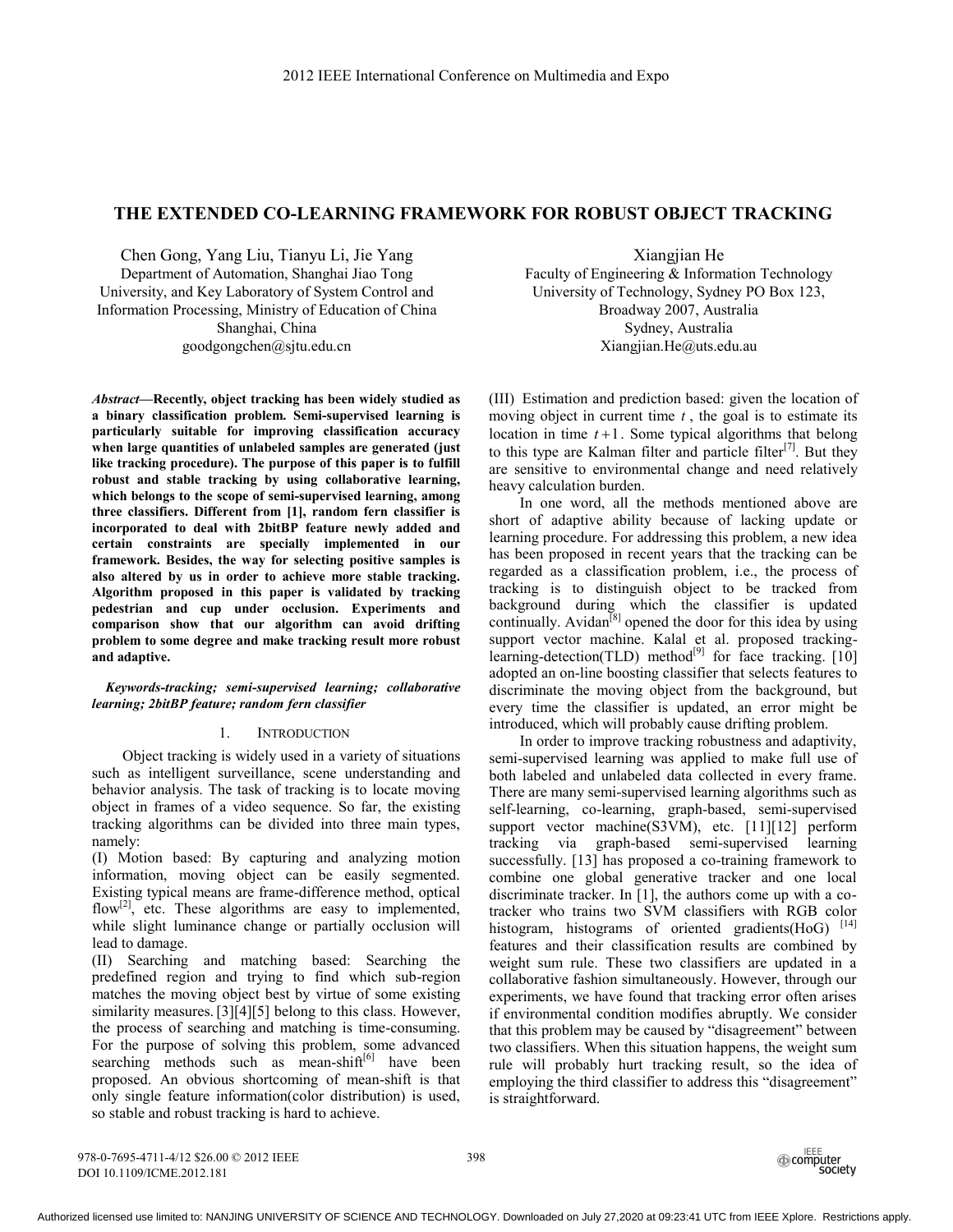In this paper, we have adopted three classifiers to form a robust tracking framework. The main differences or improvements between our work and [1] are:

(I) One more classifier called Random Fern[15] and corresponding Local 2bit Binary Patterns(2BitBP)<sup>[16]</sup> feature are elaborately added.

(II) In each frame, the number of generated positive sample is not fixed to one, which differs from [1] in which only one sample corresponding to the tracking object is assigned positive label.

(III) In order to prevent drifting problem, certain constraints are designed to guarantee the accuracy of classification.

The rest of this paper is organized as follows. Section 2 briefly reviews some basic knowledge which will be used in later sections. Section 3 describes our algorithm in detail and finally presents the flowchart of our tracking framework. Tracking results on some typical sequences and comparison with several prevalent tracking methods are shown in section 4. At last, conclusion can be drawn in section 5.

# 2. PRELIMINARIES

# *2.1. Semi-supervised Learning and Co-learning*

Semi-supervised learning is somehow between supervised learning and unsupervised learning. This learning strategy is particularly suitable for situations where a large number of unlabeled samples exist. If certain assumptions are satisfied, these unlabeled samples are greatly beneficial to improve classification result even though their labels are unknown.

Co-learning is one of the semi-supervised learning strategies. It allows two classifiers to learn from each other and finally they are integrated to achieve better performance. Its algorithm is shown as follow<sup>[17]</sup>:

# **Algorithm 1: Co-learning algorithm**

*Input: labeled data*  $\{(x_i, y_i)\}_{i=1}^l$ , *unlabeled data*  $\{x_j\}_{j=l+1}^{l+u}$ , *a learning speed k . Each instance has two views* 

 $x_i = [x_i^{(1)}, x_i^{(2)}].$ 

- *1. Initially let the training sample be*
- $L_1 = L_2 = \{(x_1, y_1), \cdots, (x_l, y_l)\}$ .
- *2. Repeat until unlabeled data is used up:*
- *3. Train a view-1 classifier*  $f^{(1)}$  *from L<sub>1</sub>, and a view-2 classifier*  $f^{(2)}$  *from*  $L_2$ *.*

- 4. Classify the remaining unlabeled data with  $f^{(1)}$  and  $f^{(2)}$  *separately.*
- 5. Add  $f^{(1)}$  *s* top *k* most confident predictions
- $(x, f<sup>(1)</sup>(x))$  *to*  $L<sub>2</sub>$ *.*

Add  $f^{(2)}$  *s* top *k* most confident predictions

 $(x, f<sup>(2)</sup>(x))$  *to*  $L<sub>1</sub>$ *.* 

*Remove these from the unlabeled data.* 

*2.2. Local 2bit Binary Patterns(2bitBP) Feature* 

2bitBP feature outputs 2bit codes in terms of image's intensity information, so one whole 2bitBP feature can encode 4 different codes in decimal representation. The theory of generating codes is depicted in Fig. 1. We choose this feature because of its consistency to luminance change. Detailed explanation can be found in [16].

## *2.3. Random Fern Classifier*

We adopt this classifier because it is simple, computational fast and easy to implement incremental learning. In our tracking case, a random fern classifier consists of several ferns and each fern contains several 2bitBP features. When it comes to training phase, labeled samples are fed into all ferns to update the distributions for the corresponding classes. So at the end of the training we will finally obtain distributions over possible fern outputs for each class. When a new unlabeled sample comes, it selects bins of distributions for each fern according to 2bitBP code and these bins are then combined assuming independence between distributions. Finally, this sample is classified to the category of which the posterior is the biggest, see [18][19] and *http://cvlab.epfl.ch/alumni/oezuysal/ferns.html* for detail.

## 3. ALGORITHM IN DETAIL

Tracking is considered as a classification problem in our algorithm. The features include RGB histogram, HoG and 2BitBP while classifiers are SVM, SVM and random fern accordingly. The unlabeled samples are collected in each frame and they are exploited to enhance classifiers' performance. An overview of our algorithm is showed below:

# **Algorithm 2: Overview of our tracking algorithm**

- *1. Choose object to be tracked manually.*
- *2. Use mean-shift tracker to collect enough labeled samples*   $\{(x_i, y_i)\}_{i=1}^l$  *in the first S frames. Sample sets belonging to three classifiers*  $L^{(RGB)}$ ,  $L^{(HoG)}$  *and*  $L^{(2bitBP)}$  *are all equal to*  $\{(x_1, y_1), \dots, (x_i, y_i)\}$  *at this time.*
- *3. Initialize three classifiers*  $f^{(RGB)}$ ,  $f^{(HoG)}$ ,  $f^{(2biBP)}$
- 4. Calculate classifiers' weights  $\omega^{(RGB)}$ ,  $\omega^{(HoG)}$ ,  $\omega^{(2biIBP)}$ .
- *For frame=S+1 to*  $N$  //N is the total frame number
- 5. Collect unlabeled samples  $\{x_j\}_{j=l+1}^{l+u}$ , classify them by  $f^{(RGB)}$ ,  $f^{(HoG)}$ ,  $f^{(2bitBP)}$  separately.
- *6. Use constraints to revise classification results.*
- *7.* Construct three confidence maps  $M^{(RGB)}$ ,  $M^{(HoG)}$ ,  $M^{(2  biIBP)}$  for each classifier.
- 8. Merge  $M^{(RGB)}$ ,  $M^{(HoG)}$ ,  $M^{(2bithBP)}$  to a final confidence *map based on*  $\omega^{(RGB)}$ *,*  $\omega^{(HoG)}$  *and*  $\omega^{(2biBP)}$ *.*
- *9. Take the peak of confidence map as object location.*
- *10. Update classifiers:* 
	- $\overline{A}$ dd  $f^{(RGB)}$  's top  $k$  most confident predictions  $(x_p, f^{(RGB)}(x_p))$   $p=1,2\cdots k$ , to  $L^{(HoG)}$ ,  $L^{(2bitBP)}$ .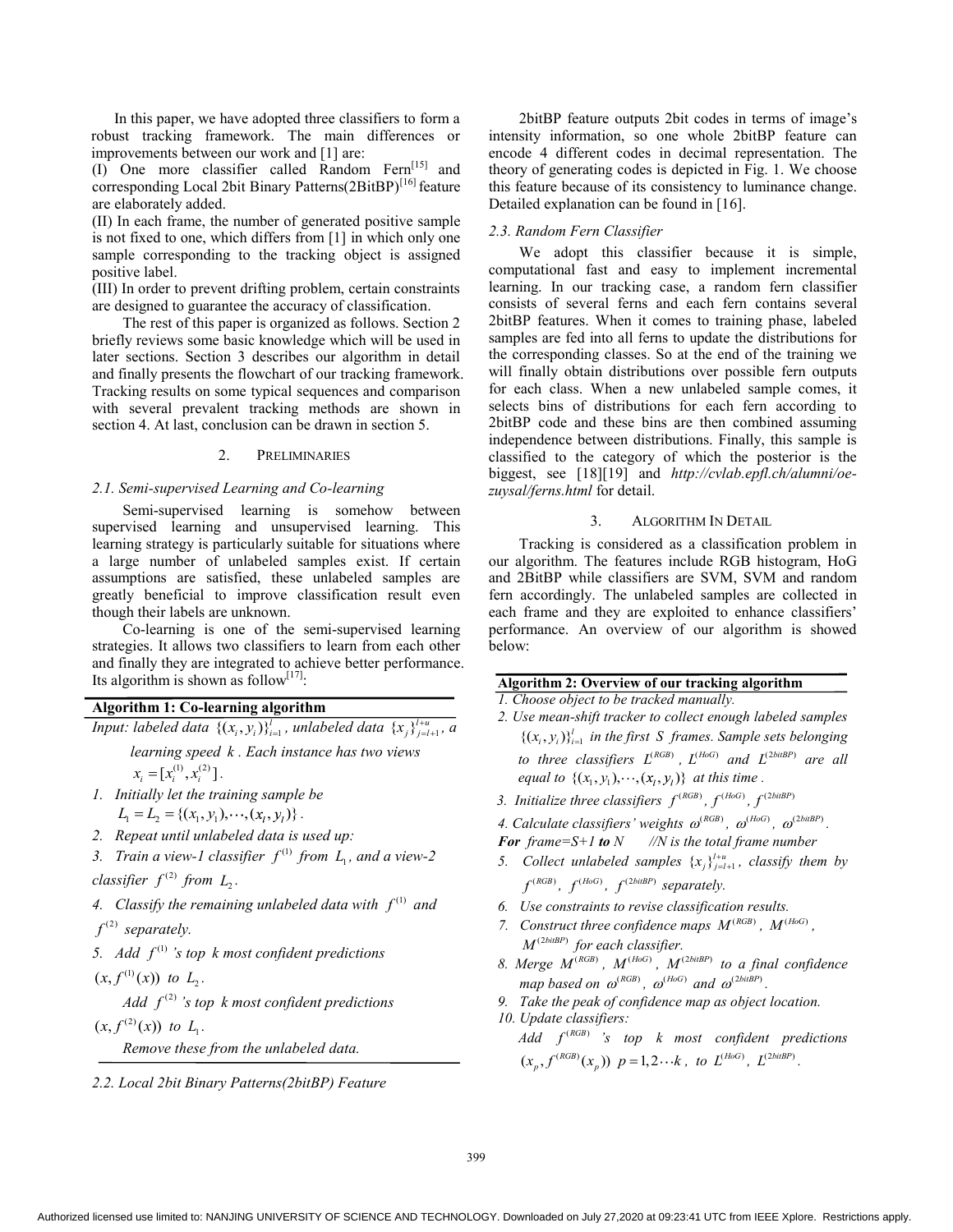$Add$   $f^{(HoG)}$  *'s top k most confident predictions*  $(x_p, f^{(HoG)}(x_p))$   $p=1,2\cdots k$ , to  $L^{(RGB)}$ ,  $L^{(2bitBP)}$ . *Add*  $f^{(2 \text{bitBP})}$  *s* top *k* most confident predictions  $(x_p, f^{(2bitBP)}(x_p))$   $p=1,2\cdots k$ , to  $L^{(RGB)}$ ,  $L^{(HoG)}$ . *11. Update weights*  $\omega^{(RGB)}$ *,*  $\omega^{(HoG)}$ *,*  $\omega^{(2bitBP)}$ *.* 

*12. Prune out-of-date samples before T frame.* 

#### *3.1. Initialization*

*end* 

The target of this step is to collect enough labeled samples for later learning. Our algorithm requires user to mark the target object in the first frame. Then this instance is considered as a positive sample. In the first *S* frames, a temporary existing simple tracker, like mean-shift, is utilized to get more positive samples. Since *S* is very small, it can perform stable result during such a short time.

The instances marked as moving object in the first *S* frames by user and mean-shift tracker are believed to be positive samples. Negative samples can be obtained by selecting instances which partially overlap the object, see Fig. 2. Besides, more additional labeled samples should be generated by making luminance change or adding some noise to the original collected samples. This measure can obviously improve tracking robustness.

### *3.2. Exploiting Unlabeled Samples*

When a new frame arrives, many unlabeled samples will be gathered in searching region by using sliding window technique. The feature vector of sample *X* is denoted as  $\hat{X} = [x^{(RGB)}, x^{(HoG)}, x^{(2biBP)}]$ . Then three classifiers  $f^{(RGB)}$ ,  $f^{(HoG)}$ ,  $f^{(2bitBP)}$  are allowed to allocate labels to these unlabeled samples individually. For building individual confidence map, confidence level of classification for each sample is needed. To what degree a sample classified by SVM should be trusted is measured by the distance from it to the support hyperplane in feature space, namely the farther away one sample from support hyperplane, the more confident of its label prediction. And the confidence rate of random fern classifier can be evaluated by the height margin between positive and negative bins in posterior and larger margin means higher confidence level.

# *3.3. Applying Constraints*

We have employed certain constraints to prevent classification errors. One common sense is that the target in current frame should not too far from its position in the previous frame. Besides, the appearance of object should not change too much in two adjacent frames.

In fact, these misclassified samples amended by constraints are sources for causing drifting. Once mistracking occurs in one frame, error will be probably accumulated with classifiers' update again and again. From this perspective, though these constraints are very simple, they can efficiently avoid drifting problem in our tracking algorithm.

### *3.4. Locating the Object*

After acquiring three individual confidence maps, the next task is to combine them into a final one. This is done by using weight sum principle, so the key is to define weights of three classifiers. One straight approach is to let the weight be inversely proportional to classifier's classification error rate, thus we can obtain:

$$
\omega^{(RGB)} = \frac{1 - \varepsilon^{(RGB)}}{3 - (\varepsilon^{(RGB)} + \varepsilon^{(HoG)} + \varepsilon^{(2biBP)})}
$$
(1)

$$
\omega^{(HoG)} = \frac{1 - \varepsilon^{(HoG)}}{3 - (\varepsilon^{(RGB)} + \varepsilon^{(HoG)} + \varepsilon^{(2biBP)})}
$$
(2)

$$
\omega^{(2biB) = \frac{1 - \varepsilon^{(2biB)} }{3 - (\varepsilon^{(RGB)} + \varepsilon^{(HoG)} + \varepsilon^{(2biB)^})}
$$
(3)

 $\varepsilon^{(\gamma)}$  ( $\gamma = RGB, HoG, 2bitBP$ ) denotes the classifier's error rate with feature  $\gamma$ . Then the final integrated confidence map can be calculated. The peak of integrated confidence map is regarded as tracking target and we may shift tracking box on the corresponding sample, as depicted in Fig. 3.

## *3.5. Updating Classifiers*

Collaborative learning is introduced to update each classifier, i.e., one classifier's most confident samples are delivered to the other two for updating them. Note that in [1] the sample corresponding to the peak in integrated confidence map is regarded as positive and *K* sub-peaks are deemed as negative. However, we believe it is not a good idea that there must be only "one" positive sample generated in each frame. If confidence levels of positive samples are really low while those of negative are high, it will be better only to select these negative samples for updating, because positive samples having low confidence are probably classified incorrectly. Another case may appear that several positive samples possess very high confidence simultaneously, then it doesn't matter to use all of them to update classifiers. We do this because these positive samples are mostly neighbors of real target object and they are nearly the same with tracking target. In one word, in each frame the number of generated positive samples is not limit to one, which just depends on samples' confidence level.

As mentioned above,  $f^{(RGB)}$  and  $f^{(HoG)}$  are SVMs indeed. But in our case, the size of positive samples is far smaller than that of negative samples, so it is necessary to assign different penalty coefficients to positive and negative samples when training SVM classifiers. Suppose there are  $L_p^{(\gamma)}$  positive and  $L_N^{(\gamma)}$  (  $\gamma = RGB, HoG$  ) negative labeled samples in  $f^{(r)}$  's current dataset, the penalty coefficients are denoted as  $C_P^{(\gamma)}$  and  $C_N^{(\gamma)}$ , then  $C_P^{(\gamma)}$  and  $C_N^{(\gamma)}$  should satisfy: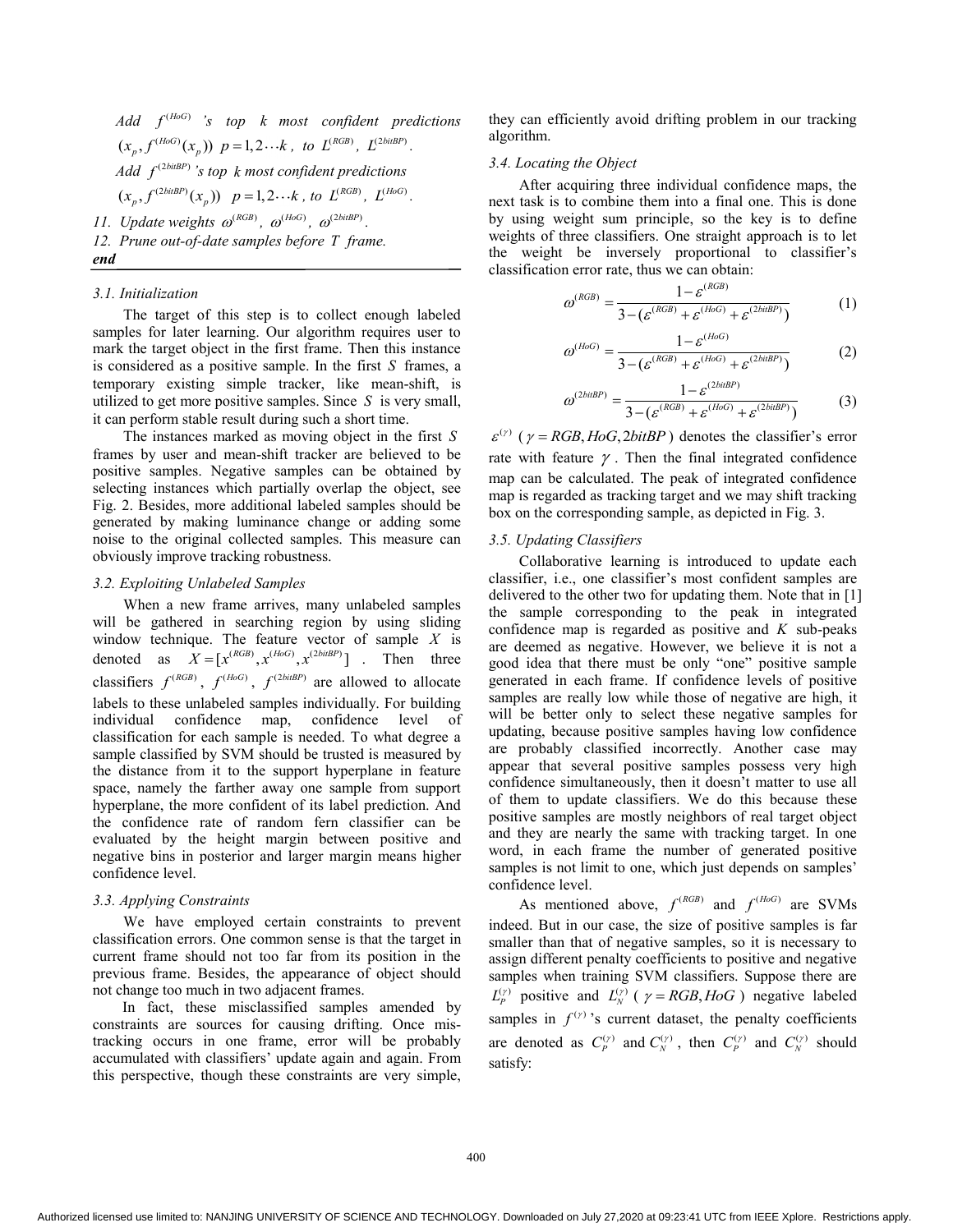



Figure 2. Positive & negative samples ( real rectangular: positive; dot rectangulars: negative)

$$
\frac{C_p^{(\gamma)}}{C_N^{(\gamma)}} = \frac{L_N^{(\gamma)}}{L_p^{(\gamma)}}
$$
(4)

In later discussion, we will omit superscript  $\gamma$  for simplicity, and then the form of SVM is derived as:

$$
\min_{\omega, b, \xi} \quad \frac{1}{2} ||\omega||^2 + C_p \sum \xi_p + C_N \sum \zeta_N
$$
\n
$$
s.t. \quad y_i(\omega^T x_i + b) \ge 1 - \xi_i \quad (i = 1, 2, \dots L_p + L_N) \tag{5}
$$
\n
$$
\xi_i \ge 0
$$

Where  $\xi$  are slack variables. The dual form of (5) is straightforward:

$$
\min_{\alpha} \quad \frac{1}{2} \sum_{i,j} y_i y_j \alpha_i \alpha_j K(x_i \bullet x_j) - \sum_i \alpha_i
$$
\n*s.t.*\n
$$
\sum_i y_i \alpha_i = 0
$$
\n
$$
0 \le \alpha_i \le C_p, \quad y_i = positive
$$
\n
$$
0 \le \alpha_i \le C_N, \quad y_i = negative
$$
\n(6)

Updating random fern classifier is much easier. After samples are labeled, they are sent into all ferns to modify distributions for the corresponding class on the basis of original distributions. That's why we claim fern classifier is suitable for incremental learning in section 2.3.

After being updated, the classifiers' weights should also be modified according to formula  $(1) \sim (3)$ .

# *3.6. Trimming Samples*

The capacity of sample dataset will grow very quickly if all samples in the history are preserved, so part of them should be removed. An intuition is that the samples collected in nearest *T* frames are more significant, so all



Figure 3. Locating the moving object

the samples before *T* frames are trimmed off. By doing this, classifiers can learn object's latest appearance in time, which is better for precise tracking and adaptivity improvement.

#### *3.7. Summary*

From section 3.1 to 3.6, we have explained some key steps in our algorithm. The whole tracking procedure is shown in Fig. 4.

#### 4. EXPERIMENTAL RESULTS

Our proposed approach is implemented in MATLAB and tested with different types of sequences. LibSV $M<sup>[20]</sup>$  is employed to train SVM classifier in practical. Parameter *S* is set to 10 and *T* equals to 50.

### *4.1. Tracking Pedestrian*

This public sequence comes from PET2001 dataset and we extracted the period during which the object is scale consistent. Two popular algorithms: mean-shift, co-tracker in [1], and our method are tested on this sequence separately. Fig. 7 shows some key frames.

Through comparison we can clearly see that both mean-shift and co-tracker are not capable of avoiding drifting, while our method performs better result. Several possible reasons are analyzed below:

 (I) We notice that if mean-shift tracker is used, the tracking box is taken away by the lamppost when target is walking pass it(see frame  $133 \sim 181$  of 1st row in Fig. 7).It suggests that tracker is easily confused if only one single feature is employed(like mean-shift), so more proper features are better off being used, just like what we have done in this paper.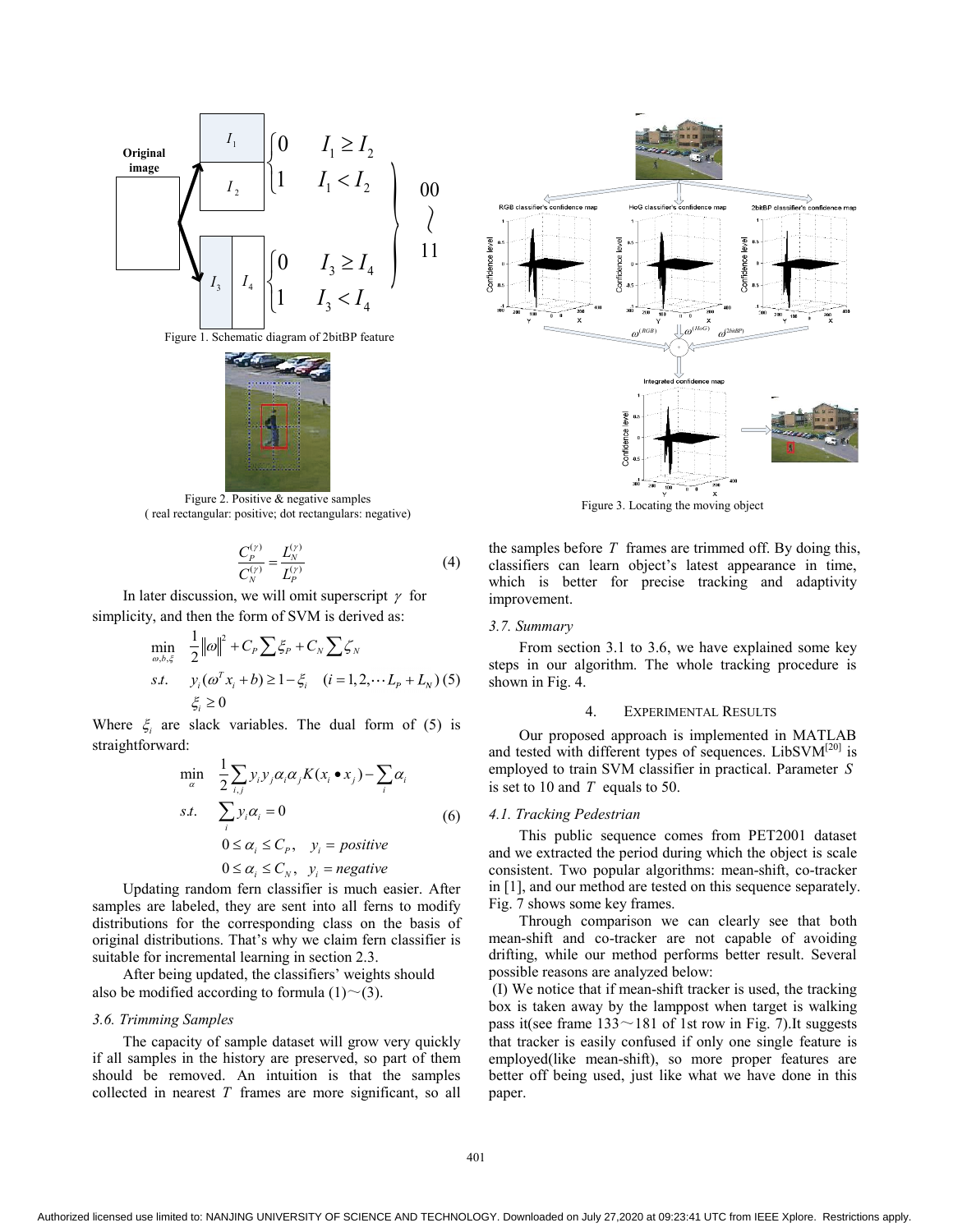

Figure 4. The flowchart of tracking procedure

 (II) When co-tracker algorithm is adopted, we see that drifting appears when the pedestrian is walking near the boundary between grass and road. This is perhaps because abrupt background change will cause contradiction between the two classifiers, so one more classifier introduced by us is necessary to deal with such situation. In order to visualize this point, confidence maps of three classifiers in 133rd frame are presented in Fig. 5. In this frame, the target is occluded by a lamppost, which leads to contradictory between  $f^{(RGB)}$  and  $f^{(HoG)}$  for determining the most confident samples(positive and negative). At this time, it is the addition of the third classifier  $f^{(2 \text{bifBP})}$  that helps a lot to decide where is the target and which samples are background indeed.

Just because of these reasons, the algorithm in this paper achieves better performance. Integrated confidence level's curve is shown in Fig. 6.

We can see that during frame  $120 \sim 140$ , when pedestrian is walking behind the lamppost, the confidence level drops significantly. However, our algorithm is still able to track the pedestrian correctly.



Figure 5. Confidence maps of three classifiers in  $133<sup>rd</sup>$  frame. (a) represents  $f^{(RGB)}$ , (b) denotes  $f^{(HoG)}$  and (c) belongs to  $f^{(2 \text{bitBP})}$ .

#### *4.2. Occlusion Handling*

We have tracked a cup which is occluded by a box. Occlusion is happening as shown in Fig. 8(frame  $827 \sim 938$ ) We see that tracking box sways slightly when the cup is partially covered by a box. However, if the box is removed, the tracking box won't be taken away and target is still tracked accurately.

#### *4.3. Tracking face*

Our algorithm is also suitable for multi-view face tracking. Fig. 9 shows the tracking result on public sequence *Foreman* (Available at http://trace.eas.asu.edu/yuv/index.html). This sequence contains severe expression change and different head gestures. Though target's appearance changes a lot, robust tracking can be also realized.



# 5. CONCLUSION

In this paper, we have extended the method in [1] by incorporating 2bitBP feature and random fern classifier. Three classifiers are updated in a collaborative fashion during tracking process to learn the changes of environment and tracking target. Besides, some measures have been taken to improve tracking robustness and adaptivity such as implementation of constraints, novel sample selection manner and so on. Our method has been tested on some typical sequences and performed impressive results.

However, this algorithm cannot handle object scale change, but if searching boxes are set in different scales when sliding window technique is executed, target in scale change can be easily resolved. In our opinion, bringing more machine learning approaches into object tracking will be a trend in the future.